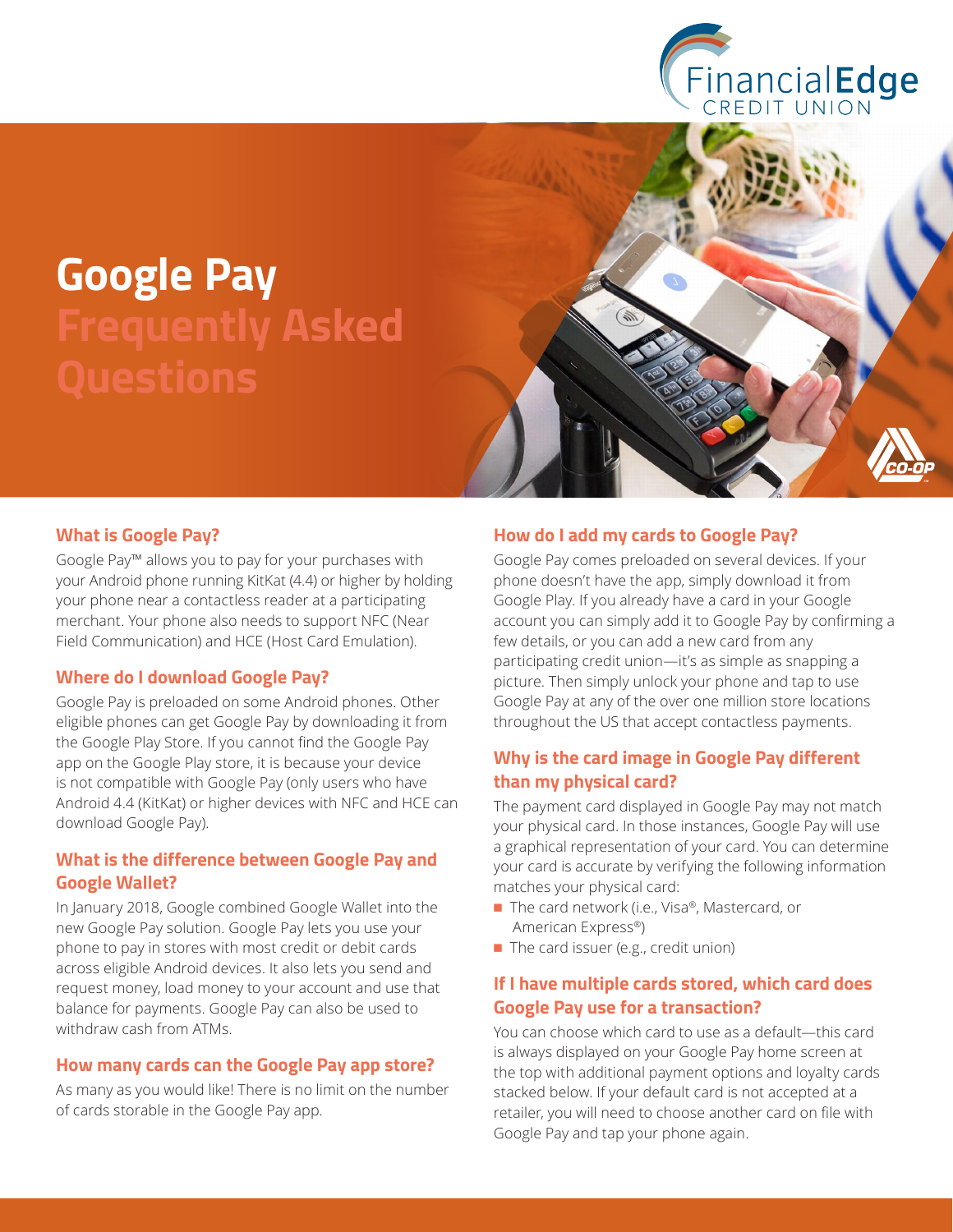## **How do I add my fingerprint as a verification method?**

Google Pay does not require fingerprint authentication but does require a passcode. The screen lock can be unlocked by using a unique pattern or PIN.

## **How does Google Pay know it's actually my phone and therefore my card?**

When setting up the Google Pay app, you must have or set up Android Operating System Screen Lock. This security app automatically locks your phone after a certain amount of time of inactivity. Once locked, you will need to use the pattern, pin, or password that you created during set up to unlock your phone.

## **Can Google Pay be used on any Android device?**

No. Google Pay is currently compatible only with smartphones using Android 4.4 (KitKat) or higher. Phones must support NFC (Near Field Communication) and HCE (Host Card Emulation). Currently AT&T, T-Mobile and Verizon are the carriers that support Google Pay.

## **How do I make a payment with Google Pay?**

You can use Google Pay in stores where you see contactless terminals with either of these logos:



You don't have to open the Google Pay app to make a purchase with your NFC phone; just follow these steps:

- 1. Wake up and unlock your phone.
- 2. Hold the back of your phone against the contactless payment terminal.
- 3. If prompted, choose "Credit" regardless of your type of card.

#### **How do I make a payment using the Google Pay app?**

You can use Google Pay in apps with either of these purchase buttons:





At checkout, touch the Google Pay purchase button. You may be prompted to select a payment method and enter your shipping address before confirming your order.

## **Will Google Pay use near field communication (NFC) technology like Apple Pay™?**

Google Pay will rely on a form of NFC called Host Card Emulation (HCE). This technology does not use the secure element embedded in the phone, as with Apple Pay; instead card data is stored in the cloud. Android is an open source code with thousands of versions, so the secure element is not a viable solution.

## **Can I use Google Pay at an Automated Teller Machine (ATM)?**

Google Pay will not work at ATMs. In addition to ATMs, Google Pay will not work with card readers where it is necessary to insert your card into the reader. This type of card reader is commonly found at gas stations (outdoor pumps), bus/train stations and vending machines.

## **What should I do if I have an issue adding a payment card to Google Pay?**

Contact the credit union and verify you are adding an eligible payment card. Some cards from participating credit unions may not be supported in Google Pay. Google Pay also requires an active Internet connection when adding a payment card. Verify you are connected to the Internet via a Wi-Fi network or using your mobile data connection.

## **What do I do if I lose the card that I've added to Google Pay?**

If your payment card has been lost, misplaced, or stolen, please contact the credit union immediately. Some credit unions will allow you to report the card as lost or stolen via their website, while others require a phone call. Google Pay will show your card to be invalid if you have suspended/ frozen your card with the credit union. Newly issued cards will need to be added into Google Pay.

#### **Are my payments safe with Google Pay?**

Yes. When you use Google Pay, your card number isn't stored on your phone or given to the merchant. A unique token is created specifically for that device. This token is also sometimes referred to as a virtual account number. You still enjoy all the benefits of your credit or debit card, which includes our Zero Liability policy that protects you from unauthorized purchases. If you ever need to make a return, you might have to provide the last 4 digits of your virtual account number. You can find your virtual account number on the card details screen in your Google Pay app.